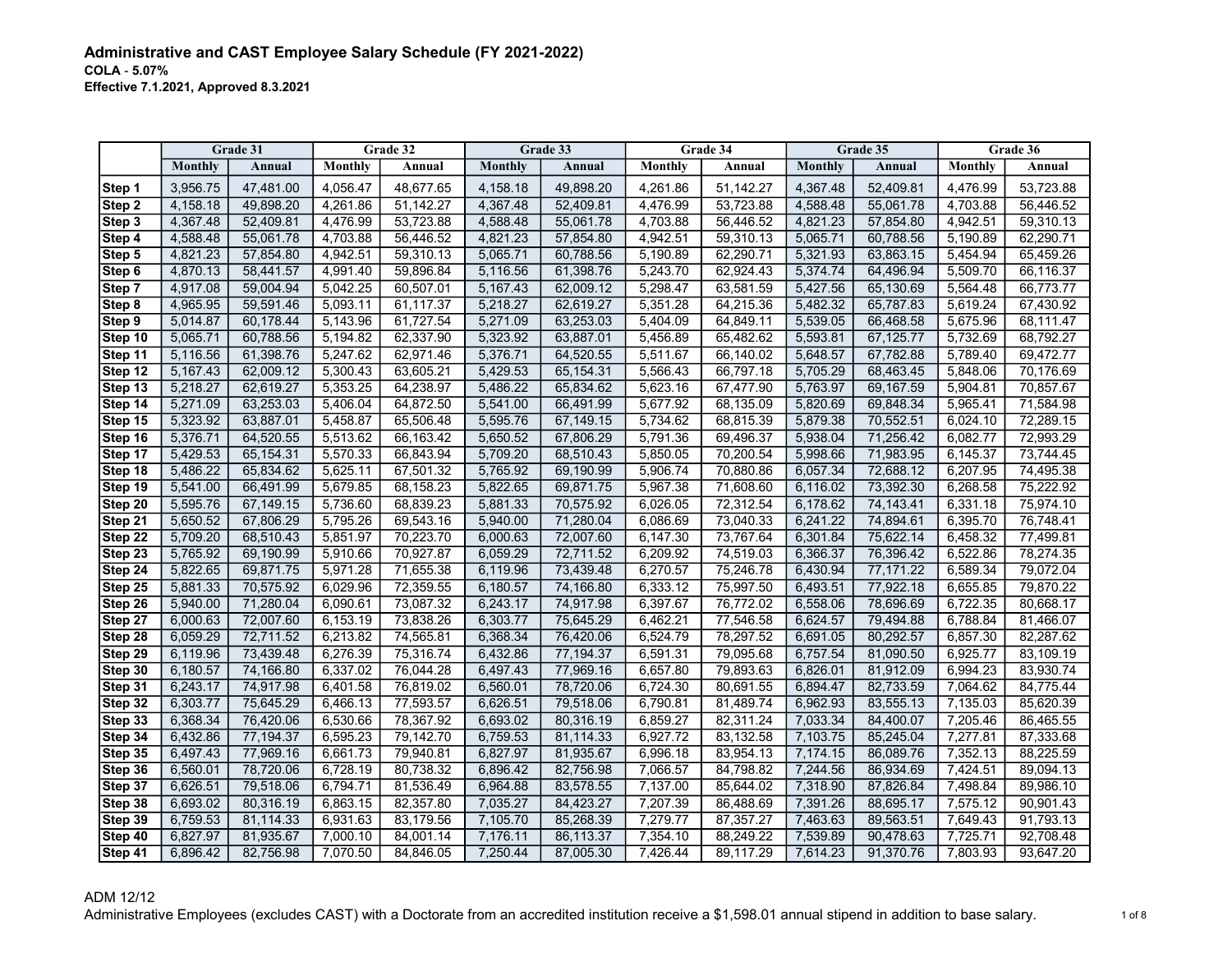|         |          | Grade 37  |          | Grade 38  |          | Grade 39   |          | Grade 40   |          | Grade 41   |          | Grade 42   |          | Grade 43   |
|---------|----------|-----------|----------|-----------|----------|------------|----------|------------|----------|------------|----------|------------|----------|------------|
|         | Monthly  | Annual    | Monthly  | Annual    | Monthly  | Annual     | Monthly  | Annual     | Monthly  | Annual     | Monthly  | Annual     | Monthly  | Annual     |
| Step 1  | 4,588.48 | 55,061.78 | 4,703.88 | 56,446.52 | 4,821.23 | 57,854.80  | 4,942.51 | 59,310.13  | 5,065.71 | 60,788.56  | 5,190.89 | 62,290.71  | 5,321.93 | 63,863.15  |
| Step 2  | 4,821.23 | 57,854.80 | 4,942.51 | 59,310.13 | 5,065.71 | 60,788.56  | 5,190.89 | 62,290.71  | 5,321.93 | 63,863.15  | 5,454.94 | 65,459.26  | 5,591.84 | 67,102.12  |
| Step 3  | 5,065.71 | 60,788.56 | 5,190.89 | 62,290.71 | 5,321.93 | 63,863.15  | 5,454.94 | 65,459.26  | 5,591.84 | 67,102.12  | 5,730.72 | 68,768.62  | 5,873.49 | 70,481.87  |
| Step 4  | 5,321.93 | 63,863.15 | 5,454.94 | 65,459.26 | 5,591.84 | 67,102.12  | 5,730.72 | 68,768.62  | 5,873.49 | 70,481.87  | 6,022.17 | 72,266.03  | 6,172.75 | 74,073.02  |
| Step 5  | 5,591.84 | 67,102.12 | 5,730.72 | 68,768.62 | 5,873.49 | 70,481.87  | 6,022.17 | 72,266.03  | 6,172.75 | 74,073.02  | 6,327.26 | 75,927.08  | 6,485.70 | 77,828.38  |
| Step 6  | 5.646.62 | 67.759.49 | 5,787.43 | 69,449.16 | 5,934.14 | 71.209.65  | 6,080.81 | 72.969.70  | 6.233.38 | 74.800.56  | 6,389.83 | 76.678.02  | 6.550.24 | 78.602.89  |
| Step 7  | 5,703.34 | 68,440.05 | 5,846.11 | 70,153.33 | 5,992.82 | 71,913.82  | 6,143.40 | 73,720.85  | 6,295.98 | 75,551.74  | 6,454.38 | 77,452.56  | 6,616.74 | 79,400.86  |
| Step 8  | 5,762.02 | 69,144.22 | 5,902.84 | 70.834.09 | 6,053.44 | 72,641.34  | 6,206.00 | 74,472.02  | 6,360.52 | 76,326.28  | 6,518.95 | 78,227.34  | 6,681.26 | 80,175.14  |
| Step 9  | 5,818.75 | 69,824.94 | 5,961.50 | 71,538.00 | 6,112.12 | 73,345.48  | 6,266.63 | 75,199.56  | 6,423.10 | 77,077.20  | 6,585.42 | 79,025.04  | 6,747.78 | 80,973.33  |
| Step 10 | 5,875.46 | 70,505.48 | 6,022.17 | 72,266.03 | 6,174.70 | 74,096.45  | 6,329.22 | 75,950.70  | 6,487.63 | 77,851.57  | 6,651.93 | 79,823.21  | 6,816.22 | 81,794.68  |
| Step 11 | 5,936.08 | 71,233.01 | 6,080.81 | 72,969.70 | 6,235.33 | 74,824.00  | 6,393.77 | 76,725.25  | 6,552.19 | 78,626.32  | 6,718.43 | 80,621.16  | 6,884.68 | 82,616.21  |
| Step 12 | 5,994.76 | 71,937.17 | 6,143.40 | 73,720.85 | 6,297.91 | 75,574.94  | 6,456.35 | 77,476.18  | 6,618.69 | 79,424.25  | 6,782.97 | 81,395.68  | 6,953.15 | 83,437.76  |
| Step 13 | 6,055.39 | 72,664.73 | 6,206.00 | 74,472.02 | 6,362.46 | 76,349.48  | 6,520.90 | 78.250.75  | 6,685.18 | 80.222.18  | 6,851.44 | 82.217.24  | 7,021.59 | 84,259.07  |
| Step 14 | 6,114.08 | 73,368.92 | 6,266.63 | 75,199.56 | 6,427.00 | 77,124.02  | 6,587.41 | 79,048.88  | 6,749.71 | 80,996.52  | 6,919.90 | 83,038.79  | 7,092.02 | 85,104.22  |
| Step 15 | 6,176.65 | 74,119.83 | 6,329.22 | 75,950.70 | 6,489.61 | 77,875.38  | 6,653.90 | 79,846.81  | 6,818.19 | 81,818.28  | 6,988.34 | 83,860.11  | 7,164.36 | 85,972.34  |
| Step 16 | 6,239.23 | 74,870.74 | 6,393.77 | 76,725.25 | 6,554.14 | 78,649.72  | 6,720.40 | 80,644.76  | 6,886.64 | 82,639.64  | 7,060.72 | 84,728.69  | 7,234.79 | 86,817.50  |
| Step 17 | 6,299.88 | 75,598.52 | 6,456.35 | 77,476.18 | 6,620.63 | 79,447.61  | 6,786.87 | 81,442.44  | 6,955.10 | 83,461.19  | 7,131.11 | 85,573.38  | 7,307.15 | 87,685.86  |
| Step 18 | 6,364.42 | 76,373.05 | 6,520.90 | 78,250.75 | 6,687.15 | 80,245.77  | 6,855.35 | 82,264.24  | 7,027.47 | 84,329.68  | 7,201.53 | 86,418.34  | 7,379.51 | 88,554.15  |
| Step 19 | 6,428.97 | 77,147.62 | 6,587.41 | 79,048.88 | 6,753.64 | 81,043.72  | 6,923.80 | 83,085.59  | 7,097.89 | 85,174.64  | 7,273.91 | 87,286.87  | 7,451.89 | 89,422.74  |
| Step 20 | 6.491.54 | 77,898.53 | 6,653.90 | 79.846.81 | 6,822.11 | 81.865.27  | 6,992.26 | 83.907.11  | 7,168.30 | 86,019.62  | 7.346.27 | 88,155.20  | 7.528.19 | 90,338.29  |
| Step 21 | 6,556.09 | 78,673.10 | 6,720.40 | 80,644.76 | 6,890.55 | 82,686.60  | 7,062.67 | 84,752.05  | 7,238.69 | 86,864.29  | 7,420.59 | 89,047.12  | 7,602.50 | 91,229.99  |
| Step 22 | 6,622.58 | 79,471.00 | 6,786.87 | 81,442.44 | 6,958.99 | 83,507.94  | 7,133.08 | 85,597.01  | 7,311.07 | 87,732.87  | 7,494.92 | 89,939.08  | 7,678.78 | 92,145.32  |
| Step 23 | 6,689.10 | 80,269.18 | 6,855.35 | 82,264.24 | 7,029.40 | 84,352.85  | 7,203.49 | 86,441.94  | 7,383.45 | 88,601.43  | 7,569.23 | 90,830.79  | 7,755.04 | 93,060.44  |
| Step 24 | 6,755.59 | 81,067.11 | 6,923.80 | 83,085.59 | 7,099.84 | 85,198.04  | 7,275.88 | 87,310.51  | 7,457.76 | 89,493.12  | 7,645.51 | 91,746.12  | 7,833.28 | 93,999.39  |
| Step 25 | 6,824.05 | 81,888.65 | 6,992.26 | 83,907.11 | 7,170.23 | 86,042.76  | 7,348.23 | 88,178.79  | 7,532.07 | 90,384.85  | 7,721.80 | 92,661.66  | 7,909.56 | 94,914.70  |
| Step 26 | 6,892.50 | 82,709.96 | 7,062.67 | 84,752.05 | 7,240.66 | 86,887.94  | 7,422.54 | 89,070.52  | 7,608.37 | 91,300.41  | 7,800.03 | 93,600.38  | 7,989.75 | 95,877.04  |
| Step 27 | 6,960.96 | 83,531.54 | 7,133.08 | 85,597.01 | 7,313.02 | 87,756.23  | 7,496.87 | 89.962.49  | 7,682.68 | 92,192.12  | 7,876.31 | 94,515.75  | 8,069.95 | 96,839.37  |
| Step 28 | 7,031.38 | 84,376.50 | 7,203.49 | 86,441.94 | 7,387.35 | 88,648.21  | 7,571.20 | 90,854.42  | 7,758.95 | 93.107.42  | 7,956.51 | 95,478.09  | 8,150.12 | 97,801.49  |
| Step 29 | 7,101.79 | 85,221.43 | 7,275.88 | 87,310.51 | 7,459.71 | 89,516.50  | 7,647.48 | 91,769.75  | 7,837.20 | 94,046.40  | 8,036.68 | 96,440.22  | 8,232.29 | 98,787.44  |
| Step 30 | 7,172.20 | 86,066.39 | 7,348.23 | 88,178.79 | 7,534.04 | 90,408.44  | 7,723.76 | 92,685.12  | 7,913.48 | 94,961.71  | 8,114.93 | 97,379.12  | 8,314.41 | 99,772.92  |
| Step 31 | 7,242.63 | 86,911.52 | 7,422.54 | 89,070.52 | 7,610.31 | 91,323.77  | 7,802.00 | 93,624.00  | 7,993.67 | 95,924.05  | 8,197.09 | 98,365.07  | 8,398.52 | 100,782.27 |
| Step 32 | 7,314.97 | 87,779.64 | 7,496.87 | 89,962.49 | 7,684.64 | 92,215.72  | 7,878.26 | 94,539.12  | 8,073.84 | 96,886.14  | 8,279.24 | 99,350.84  | 8,482.64 | 101,791.65 |
| Step 33 | 7,389.30 | 88,671.61 | 7,571.20 | 90,854.42 | 7,762.87 | 93,154.46  | 7,958.47 | 95,501.69  | 8,154.04 | 97,848.53  | 8,359.41 | 100,312.92 | 8,564.80 | 102,777.56 |
| Step 34 | 7,461.68 | 89.540.12 | 7,647.48 | 91,769.75 | 7,839.15 | 94,069.78  | 8,038.67 | 96,464.01  | 8,236.20 | 98,834.44  | 8,443.50 | 101,322.03 | 8,650.84 | 103,810.06 |
| Step 35 | 7,535.99 | 90.431.85 | 7,723.76 | 92,685.12 | 7,919.36 | 95,032.32  | 8,116.88 | 97,402.54  | 8,318.35 | 99,820.15  | 8,527.63 | 102,331.61 | 8,738.85 | 104,866.20 |
| Step 36 | 7,612.28 | 91,347.37 | 7,802.00 | 93,624.00 | 7,997.57 | 95,970.84  | 8,199.04 | 98,388.48  | 8,402.44 | 100,829.26 | 8,613.69 | 103,364.32 | 8,826.86 | 105,922.33 |
| Step 37 | 7,686.59 | 92,239.12 | 7,878.26 | 94,539.12 | 8,077.76 | 96,933.16  | 8,281.20 | 99,374.42  | 8,486.53 | 101,838.39 | 8,699.74 | 104,396.85 | 8,914.89 | 106,978.66 |
| Step 38 | 7,764.84 | 93,178.06 | 7,958.47 | 95,501.69 | 8,159.92 | 97,919.09  | 8,365.29 | 100,383.53 | 8,570.64 | 102,847.74 | 8,785.79 | 105,429.53 | 9,002.90 | 108,034.75 |
| Step 39 | 7,841.09 | 94,093.14 | 8,038.67 | 96,464.01 | 8,242.07 | 98,904.85  | 8,449.39 | 101,392.66 | 8,656.73 | 103,880.71 | 8,875.77 | 106,509.27 | 9,092.87 | 109,114.49 |
| Step 40 | 7,921.29 | 95,055.48 | 8,116.88 | 97,402.54 | 8,322.25 | 99,866.95  | 8,533.50 | 102,401.98 | 8,742.77 | 104,913.19 | 8,963.80 | 107,565.64 | 9,184.78 | 110,217.39 |
| Step 41 | 7.999.53 | 95.994.39 | 8.199.04 | 98.388.48 | 8.406.34 | 100.876.03 | 8.619.56 | 103.434.70 | 8.830.77 | 105.969.30 | 9,053.76 | 108.645.16 | 9.276.71 | 111,320.51 |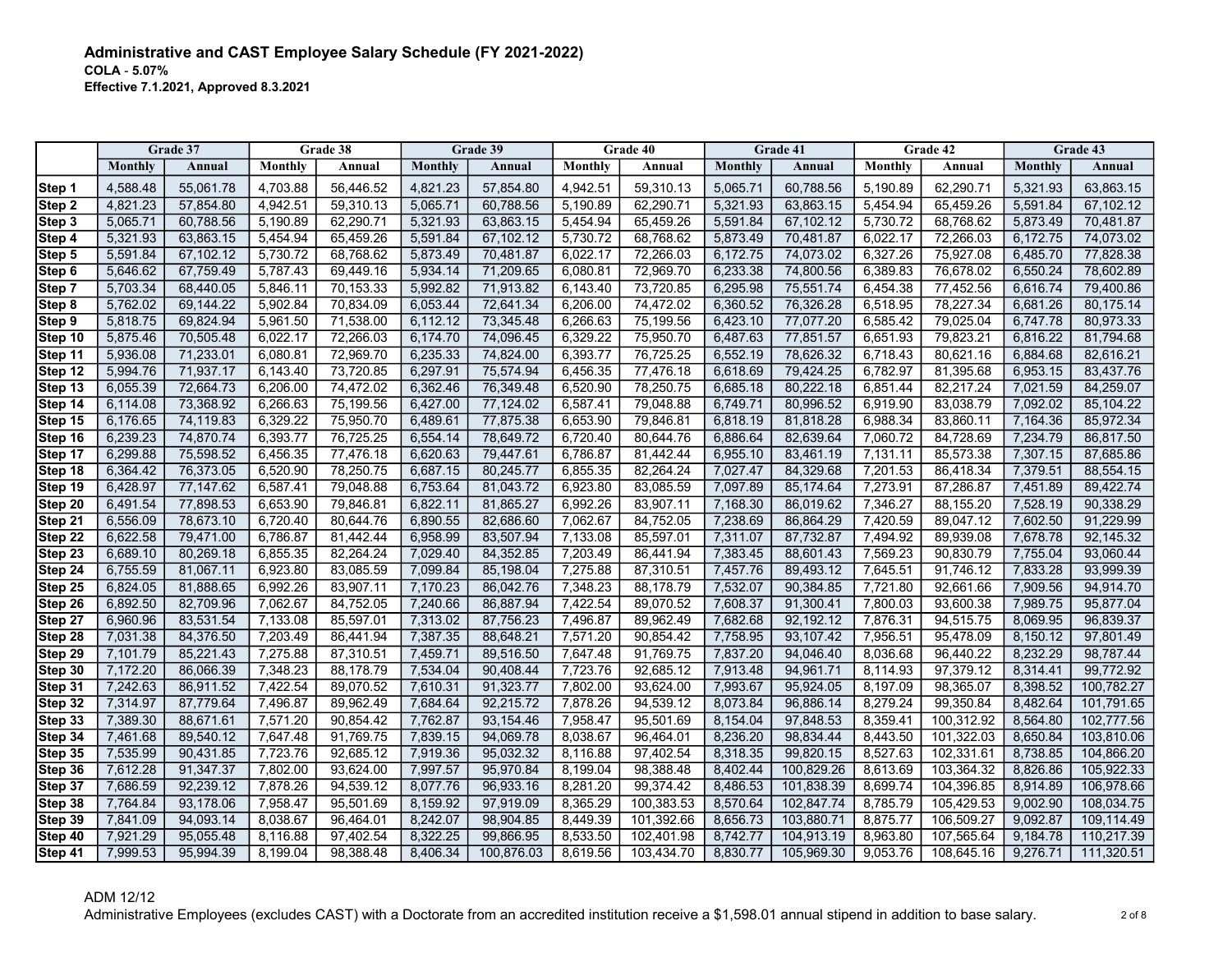|                    | Grade 44             |                          | Grade 45             |                          | Grade 46             |                          |                      | Grade 47                 | Grade 48             |                          |                      | Grade 49                 |                      | Grade 50                 |  |
|--------------------|----------------------|--------------------------|----------------------|--------------------------|----------------------|--------------------------|----------------------|--------------------------|----------------------|--------------------------|----------------------|--------------------------|----------------------|--------------------------|--|
|                    | Monthly              | Annual                   | Monthly              | Annual                   | Monthly              | Annual                   | Monthly              | Annual                   | Monthly              | Annual                   | Monthly              | Annual                   | Monthly              | Annual                   |  |
| Step 1             | 5,454.94             | 65,459.26                | 5,591.84             | 67,102.12                | 5,730.72             | 68,768.62                | 5,873.49             | 70,481.87                | 6,022.17             | 72,266.03                | 6,172.75             | 74,073.02                | 6,327.26             | 75,927.08                |  |
| Step 2             | 5,730.72             | 68,768.62                | 5,873.49             | 70,481.87                | 6,022.17             | 72,266.03                | 6,172.75             | 74,073.02                | 6,327.26             | 75,927.08                | 6,485.70             | 77,828.38                | 6,646.07             | 79,752.81                |  |
| Step 3             | 6,022.17             | 72,266.03                | 6,172.75             | 74,073.02                | 6,327.26             | 75,927.08                | 6,485.70             | 77,828.38                | 6,646.07             | 79,752.81                | 6,812.33             | 81,747.92                | 6,982.48             | 83,789.76                |  |
| Step 4             | 6,327.26             | 75,927.08                | 6,485.70             | 77,828.38                | 6,646.07             | 79,752.81                | 6,812.33             | 81,747.92                | 6,982.48             | 83,789.76                | 7,156.55             | 85,878.56                | 7,336.49             | 88,037.82                |  |
| Step 5             | 6,646.07             | 79,752.81                | 6,812.33             | 81,747.92                | 6,982.48             | 83,789.76                | 7,156.55             | 85,878.56                | 7,336.49             | 88,037.82                | 7,518.37             | 90,220.42                | 7,706.14             | 92,473.65                |  |
| Step 6             | 6,712.56             | 80,550.76                | 6,880.79             | 82,569.44                | 7,052.91             | 84,634.89                | 7,226.98             | 86,723.74                | 7,408.87             | 88,906.40                | 7,594.67             | 91,136.00                | 7,784.39             | 93,412.63                |  |
| Step 7             | 6,779.06             | 81,348.69                | 6,949.23             | 83,390.75                | 7,123.30             | 85,479.63                | 7,301.31             | 87,615.68                | 7,483.19             | 89,798.30                | 7,668.98             | 92,027.72                | 7,860.68             | 94,328.17                |  |
| Step <sub>8</sub>  | 6,847.52             | 82,170.26                | 7.017.69             | 84,212.32                | 7,193.71             | 86,324.57                | 7,373.65             | 88,483.77                | 7,559.47             | 90,713.63                | 7,747.24             | 92,966.87                | 7,940.87             | 95,290.49                |  |
| Step 9             | 6,915.96             | 82,991.55                | 7,088.09             | 85,057.02                | 7,268.04             | 87,216.49                | 7,446.03             | 89,352.34                | 7,633.80             | 91,605.56                | 7,823.52             | 93,882.19                | 8,021.05             | 96,252.61                |  |
| Step 10            | 6,984.43             | 83,813.12                | 7,158.51             | 85,902.16                | 7,340.42             | 88,085.01                | 7,520.36             | 90,244.27                | 7,712.01             | 92,544.07                | 7,901.73             | 94,820.70                | 8,099.28             | 97,191.37                |  |
| Step 11            | 7,054.86             | 84,658.29                | 7,228.91             | 86,746.89                | 7,412.76             | 88,953.15                | 7,596.63             | 91,159.62                | 7,788.28             | 93,459.39                | 7,979.99             | 95,759.86                | 8,181.44             | 98,177.27                |  |
| Step 12            | 7,125.27             | 85,503.23                | 7,303.24             | 87,638.85                | 7,489.06             | 89,868.71                | 7,670.94             | 92,051.30                | 7,866.55             | 94,398.59                | 8,060.17             | 96,722.02                | 8,263.59             | 99,163.02                |  |
| Step 13            | 7.197.63             | 86.371.52                | 7,375.60             | 88,507.15                | 7,563.37             | 90,760.42                | 7,749.17             | 92.990.07                | 7.944.77             | 95,337.28                | 8,142.31             | 97.707.71                | 8,345.71             | 100,148.53               |  |
| Step 14            | 7,269.99             | 87,239.87                | 7,447.96             | 89,375.50                | 7,637.70             | 91,652.36                | 7,825.45             | 93,905.37                | 8,024.97             | 96,299.64                | 8,222.50             | 98,670.03                | 8,429.84             | 101,158.09               |  |
| Step 15            | 7,342.35             | 88,108.21                | 7,524.26             | 90,291.07                | 7,715.94             | 92,591.34                | 7,903.71             | 94,844.54                | 8,105.14             | 97,261.74                | 8,304.65             | 99,655.76                | 8,511.98             | 102,143.81               |  |
| Step 16            | 7,414.75             | 88,976.98                | 7,598.56             | 91,182.77                | 7,792.20             | 93,506.41                | 7,981.92             | 95,783.04                | 8,185.34             | 98,224.06                | 8,388.74             | 100,664.89               | 8,598.05             | 103,176.55               |  |
| Step 17            | 7,491.01             | 89,892.10                | 7,672.91             | 92,074.90                | 7,870.45             | 94,445.36                | 8,062.12             | 96,745.41                | 8,267.48             | 99,209.81                | 8,472.85             | 101,674.22               | 8,684.09             | 104,209.04               |  |
| Step 18            | 7,565.33             | 90,784.01                | 7,751.14             | 93,013.64                | 7,948.67             | 95,384.07                | 8,144.28             | 97,731.34                | 8,349.65             | 100,195.75               | 8,556.96             | 102,683.57               | 8,770.17             | 105,241.99               |  |
| Step 19            | 7,639.66             | 91,675.97                | 7,827.43             | 93,929.21                | 8,028.87             | 96,346.42                | 8,226.44             | 98,717.28                | 8,433.74             | 101,204.84               | 8,643.02             | 103,716.28               | 8,860.13             | 106,321.52               |  |
| Step 20            | 7,717.89             | 92,614.70                | 7.905.64             | 94.867.69                | 8,109.08             | 97,308.97                | 8,306.61             | 99,679.38                | 8,517.83             | 102,213.94               | 8,729.07             | 104,748.80               | 8.948.13             | 107,377.60               |  |
| Step 21            | 7,794.17             | 93,530.04                | 7,985.84             | 95,830.05                | 8,191.21             | 98,294.46                | 8,390.71             | 100,688.51               | 8,603.89             | 103,246.71               | 8,817.10             | 105,805.15               | 9,038.09             | 108,457.13               |  |
| Step 22            | 7,872.41             | 94,468.98                | 8.064.08             | 96,768.98                | 8,271.40             | 99,256.82                | 8,474.82             | 101,697.82               | 8,689.95             | 104,279.44               | 8,905.10             | 106,861.25               | 9,128.07             | 109,536.85               |  |
| Step 23            | 7,952.59             | 95,431.09                | 8,146.23             | 97,754.73                | 8,353.55             | 100,242.55               | 8,558.93             | 102,707.17               | 8,776.01             | 105,312.17               | 8,995.08             | 107,940.99               | 9,220.02             | 110,640.22               |  |
| Step 24            | 8,030.84             | 96,370.05                | 8,228.37             | 98,740.45                | 8,437.66             | 101,251.87               | 8,644.97             | 103,739.68               | 8,864.02             | 106,368.27               | 9,085.06             | 109,020.72               | 9,311.95             | 111,743.35               |  |
| Step 25            | 8,111.01             | 97,332.12                | 8,310.53             | 99,726.37                | 8,521.77             | 102,261.20               | 8,731.03             | 104,772.39               | 8,952.06             | 107,424.66               | 9,175.02             | 110,100.25               | 9,405.80             | 112,869.60               |  |
| Step 26            | 8,193.17             | 98,318.10                | 8,392.67             | 100,712.09               | 8,607.81             | 103,293.72               | 8,819.02             | 105,828.28               | 9,042.01             | 108,504.10               | 9,268.90             | 111,226.74               | 9,499.69             | 113,996.33               |  |
| Step 27            | 8,273.37             | 99,280.40                | 8.476.77             | 101.721.22               | 8,693.89             | 104,326.64               | 8,909.02             | 106,908.26               | 9,133.94             | 109.607.29               | 9,360.82             | 112,329.86               | 9,595.54             | 115,146.44               |  |
| Step 28            | 8,355.51             | 100.266.14<br>101,275.26 | 8.560.86<br>8.646.90 | 102,730.34<br>103,762.81 | 8,779.93<br>8,867.94 | 105,359.16               | 8.997.03<br>9.087.01 | 107,964.36<br>109,044.10 | 9.223.92<br>9,315.82 | 110.687.01<br>111,789.87 | 9.452.76<br>9,548.59 | 113,433.18<br>114,583.11 | 9.689.41<br>9,787.21 | 116,272.98               |  |
| Step 29<br>Step 30 | 8,439.61<br>8,523.70 | 102,284.37               | 8,732.98             | 104,795.78               | 8,955.97             | 106,415.26<br>107,471.62 | 9,176.97             | 110,123.63               | 9,409.74             | 112,916.84               | 9,642.47             | 115,709.60               | 9,885.00             | 117,446.50<br>118,620.00 |  |
| Step 31            | 8,609.78             | 103,317.32               | 8,821.01             | 105,852.17               | 9,047.89             | 108,574.74               | 9,270.84             | 111,250.10               | 9,503.59             | 114,043.12               | 9,740.26             | 116,883.13               | 9,982.79             | 119,793.53               |  |
| Step 32            | 8,695.82             | 104,349.80               | 8,910.97             | 106,931.64               | 9,137.85             | 109,654.23               | 9,362.79             | 112,353.46               | 9,599.44             | 115,193.23               | 9,838.07             | 118,056.85               | 10,082.53            | 120,990.40               |  |
| Step 33            | 8,781.88             | 105,382.54               | 8,998.98             | 107,987.74               | 9,227.83             | 110,733.97               | 9,454.70             | 113,456.35               | 9,693.33             | 116,320.00               | 9,937.79             | 119,253.54               | 10,184.25            | 122,210.96               |  |
| Step 34            | 8,869.89             | 106,438.69               | 9,088.96             | 109,067.49               | 9,321.71             | 111,860.51               | 9,550.54             | 114,606.53               | 9,791.13             | 117,493.51               | 10,035.61            | 120,427.28               | 10,285.95            | 123,431.46               |  |
| Step 35            | 8,957.92             | 107,495.05               | 9,178.92             | 110,147.01               | 9,413.63             | 112,963.61               | 9,646.38             | 115,756.61               | 9,888.92             | 118,667.01               | 10,135.35            | 121,624.19               | 10,389.61            | 124,675.38               |  |
| Step 36            | 9,049.84             | 108,598.13               | 9,272.81             | 111,273.75               | 9,509.47             | 114,113.70               | 9,742.23             | 116,906.75               | 9,988.66             | 119,863.93               | 10,237.06            | 122,844.68               | 10,493.27            | 125,919.28               |  |
| Step 37            | 9,139.82             | 109,677.87               | 9,364.74             | 112,376.88               | 9,603.37             | 115,240.49               | 9,840.02             | 118,080.25               | 10,086.47            | 121,037.67               | 10,338.77            | 124,065.19               | 10,598.88            | 127,186.53               |  |
| Step 38            | 9,229.78             | 110,757.38               | 9,458.59             | 113,503.13               | 9,699.20             | 116,390.39               | 9,939.76             | 119,277.14               | 10,188.16            | 122,257.96               | 10,442.41            | 125,308.89               | 10,706.46            | 128,477.47               |  |
| Step 39            | 9,323.66             | 111,883.89               | 9,552.51             | 114,630.10               | 9,795.02             | 117,540.28               | 10,039.52            | 120,474.27               | 10,289.87            | 123,478.47               | 10,546.08            | 126,553.01               | 10,812.08            | 129,744.97               |  |
| Step 40            | 9.415.58             | 112,987.00               | 9.648.35             | 115.780.18               | 9.892.83             | 118,714.01               | 10.137.32            | 121.647.79               | 10,393.55            | 124,722.59               | 10.651.71            | 127,820.55               | 10.919.68            | 131,036.11               |  |
| Step 41            | 9,511.43             | 114,137.14               | 9.744.16             | 116,929.90               | 9,992.56             | 119,910.72               | 10,239.01            | 122,868.09               | 10.497.17            | 125,966.02               | 10,759.29            | 129.111.46               | 11,027.23            | 132,326.81               |  |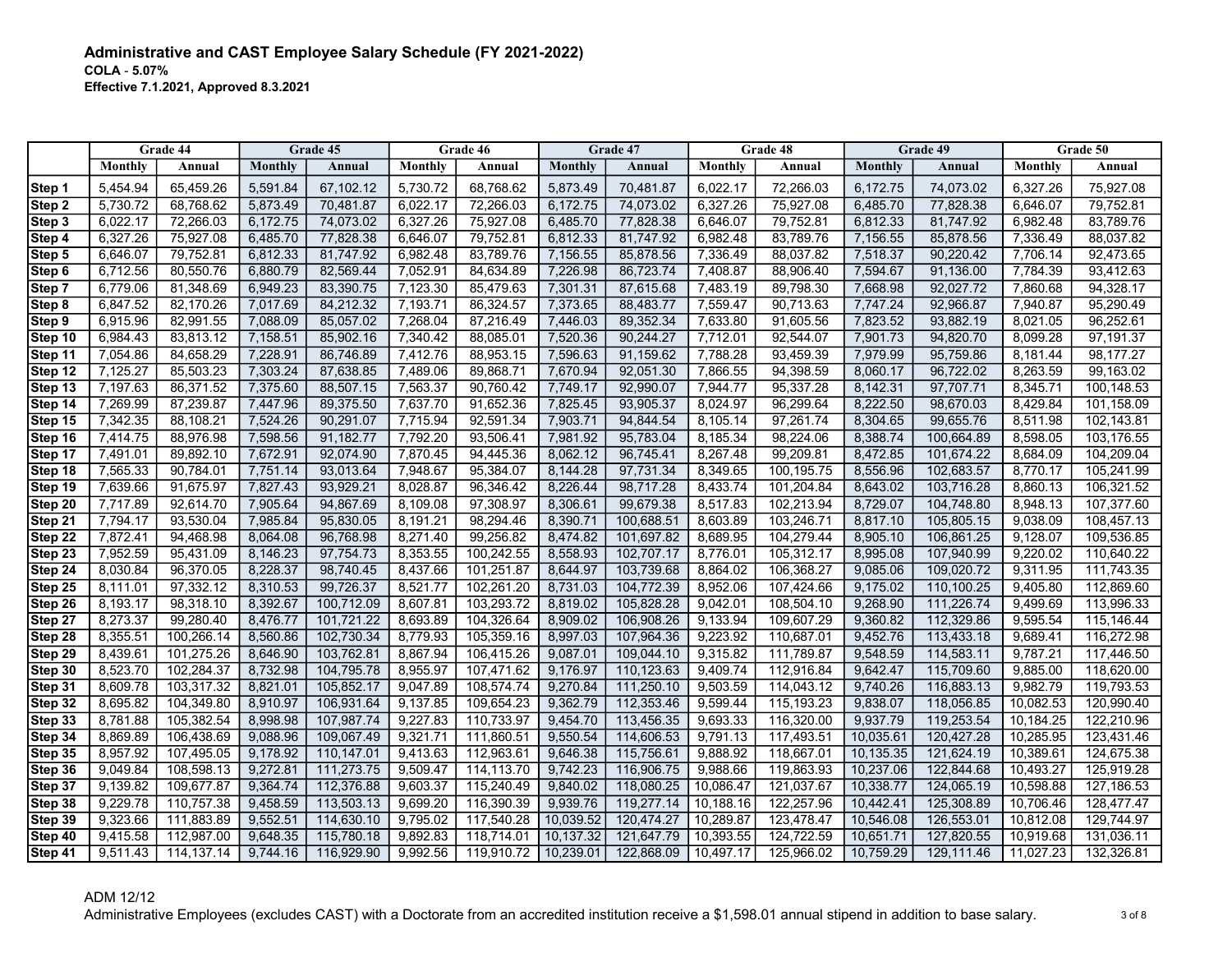|                    |                        | Grade 51                 |                        | Grade 52                 |                        | Grade 53                 |                        | Grade 54                 |                        | Grade 55                 |                        | Grade 56                 |
|--------------------|------------------------|--------------------------|------------------------|--------------------------|------------------------|--------------------------|------------------------|--------------------------|------------------------|--------------------------|------------------------|--------------------------|
|                    | Monthly                | Annual                   | Monthly                | Annual                   | Monthly                | Annual                   | Monthly                | Annual                   | Monthly                | Annual                   | Monthly                | Annual                   |
| Step 1             | 6,485.70               | 77,828.38                | 6,646.07               | 79,752.81                | 6,812.33               | 81,747.92                | 6,982.48               | 83,789.76                | 7,156.55               | 85,878.56                | 7,336.49               | 88,037.82                |
| Step 2             | 6,812.33               | 81,747.92                | 6,982.48               | 83,789.76                | 7,156.55               | 85,878.56                | 7,336.49               | 88.037.82                | 7,518.37               | 90,220.42                | 7,706.14               | 92,473.65                |
| Step 3             | 7,156.55               | 85,878.56                | 7,336.49               | 88.037.82                | 7.518.37               | 90.220.42                | 7,706.14               | 92,473.65                | 7.899.78               | 94,797.32                | 8,095.36               | 97,144.34                |
| Step 4             | 7,518.37               | 90,220.42                | 7,706.14               | 92,473.65                | 7,899.78               | 94,797.32                | 8,095.36               | 97,144.34                | 8,298.78               | 99,585.36                | 8,506.12               | 102,073.44               |
| Step 5             | 7,899.78               | 94,797.32                | 8,095.36               | 97,144.34                | 8,298.78               | 99,585.36                | 8,506.12               | 102,073.44               | 8,717.33               | 104,608.00               | 8,936.40               | 107,236.85               |
| Step 6             | 7,978.02               | 95,736.29                | 8,177.52               | 98,130.27                | 8,382.89               | 100,594.73               | 8,592.16               | 103,105.92               | 8,803.39               | 105,640.72               | 9,024.41               | 108,292.94               |
| Step 7             | 8,058.21               | 96,698.58                | 8,259.67               | 99,116.01                | 8,467.00               | 101,604.03               | 8,678.24               | 104,138.89               | 8,893.37               | 106,720.44               | 9,116.34               | 109,396.10               |
| Step 8             | 8,136.44               | 97,637.32                | 8,339.86               | 100,078.35               | 8,551.10               | 102,613.17               | 8,764.28               | 105,171.36               | 8,981.38               | 107,776.58               | 9,206.30               | 110,475.56               |
| Step 9             | 8,218.60               | 98,623.26                | 8,423.96               | 101,087.48               | 8,637.14               | 103,645.69               | 8,852.29               | 106,227.48               | 9,071.36               | 108,856.30               | 9,298.23               | 111,578.72               |
| Step 10            | 8,300.73               | 99,608.75                | 8,508.05               | 102,096.57               | 8,723.22               | 104,678.62               | 8,940.30               | 107,283.62               | 9,161.34               | 109,936.02               | 9,392.14               | 112,705.66               |
| Step 11            | 8,384.84               | 100,618.10               | 8,594.11               | 103,129.30               | 8,811.23               | 105,734.71               | 9,030.28               | 108,363.34               | 9,253.26               | 111,039.17               | 9,486.00               | 113,831.94               |
| Step 12            | 8,468.96               | 101,627.47               | 8,680.17               | 104.162.06               | 8,899.24               | 106,790.89               | 9,120.24               | 109,442.87               | 9,345.17               | 112,142.07               | 9,581.86               | 114,982.27               |
| Step 13            | 8,553.05               | 102,636.58               | 8,766.23               | 105,194.77               | 8,987.25               | 107,847.01               | 9,210.21               | 110,522.57               | 9,437.10               | 113,245.17               | 9,675.71               | 116,108.56               |
| Step 14            | 8,639.11               | 103,669.29               | 8,854.26               | 106,251.08               | 9,077.23               | 108,926.72               | 9,304.11               | 111,649.33               | 9,532.95               | 114,395.34               | 9,773.51               | 117,282.11               |
| Step 15            | 8,725.17               | 104,702.00               | 8,944.22               | 107,330.64               | 9,169.15               | 110,029.85               | 9,396.03               | 112,752.41               | 9,628.79               | 115,545.46               | 9,871.32               | 118,455.83               |
| Step 16            | 8,813.20               | 105,758.38               | 9,034.20               | 108,410.35               | 9,261.06               | 111,132.71               | 9,491.86               | 113,902.36               | 9,724.63               | 116,695.56               | 9,971.04               | 119,652.51               |
| Step 17            | 8,901.19               | 106,814.27               | 9,124.17               | 109,490.05               | 9,354.98               | 112,259.71               | 9,585.76               | 115,029.08               | 9,822.42               | 117,869.06               | 10,068.84              | 120,826.05               |
| Step 18            | 8,989.22               | 107,870.60               | 9,214.13               | 110,569.58               | 9,446.90               | 113,362.79               | 9,681.58               | 116,178.98               | 9,920.21               | 119,042.56               | 10,170.56              | 122,046.76               |
| Step 19            | 9,081.14               | 108,973.70               | 9,308.01               | 111,696.07               | 9,542.72               | 114,512.69               | 9,777.43               | 117,329.12               | 10,017.99              | 120,215.86               | 10,272.27              | 123,267.27               |
| Step 20            | 9,171.10               | 110,053.23               | 9,399.94               | 112,799.23               | 9,636.60               | 115,639.21               | 9,875.22               | 118,502.58               | 10,117.75              | 121,413.01               | 10,375.92              | 124,511.00               |
| Step 21            | 9.263.03               | 111,156.34               | 9.495.78               | 113.949.34               | 9.734.39               | 116,812.71               | 9,974.96               | 119.699.49               | 10.219.46              | 122.633.51               | 10,479.59              | 125,755.10               |
| Step 22            | 9,356.90               | 112,282.83               | 9,589.67               | 115,076.07               | 9,830.24               | 117,962.85               | 10.074.72              | 120,896.63               | 10,321.15              | 123,853.81               | 10,583.25              | 126,999.00               |
| Step 23            | 9,448.83               | 113,386.01               | 9,685.50               | 116,225.97               | 9,929.98               | 119,159.76               | 10,176.43              | 122,117.18               | 10,424.83              | 125,097.94               | 10,690.81              | 128,289.70               |
| Step 24            | 9,544.67               | 114,536.08               | 9,783.31               | 117,399.71               | 10,029.72              | 120,356.67               | 10,278.12              | 123,337.44               | 10,528.49              | 126,341.84               | 10,796.43              | 129,557.21               |
| Step 25            | 9,638.55               | 115,662.64               | 9,879.12               | 118,549.40               | 10,129.50              | 121,554.03               | 10,381.80              | 124,581.56               | 10,634.11              | 127,609.36               | 10,904.03              | 130,848.34               |
| Step 26            | 9,736.34               | 116,836.09               | 9,978.90               | 119,746.76               | 10,231.19              | 122,774.31               | 10,485.46              | 125,825.47               | 10,741.67              | 128,900.06               | 11,013.53              | 132,162.41               |
| Step 27            | 9,834.15               | 118,009.83               | 10,078.64              | 120,943.65               | 10,332.90              | 123,994.84               | 10,589.12              | 127,069.42               | 10,849.25              | 130,190.96               | 11,123.08              | 133,476.94               |
| Step 28            | 9,931.93               | 119,183.14               | 10,180.33              | 122,163.95               | 10,436.56              | 125,238.71               | 10,694.74              | 128,336.92               | 10,956.84              | 131,482.11               | 11,232.59              | 134,791.04               |
| Step 29            | 10,031.71              | 120,380.49               | 10,282.04              | 123,384.46               | 10,540.22              | 126,482.64               | 10,800.35              | 129,604.22               | 11,068.30              | 132,819.57               | 11,346.02              | 136,152.29               |
| Step 30            | 10,131.43              | 121,577.18               | 10,385.72              | 124,628.59               | 10,645.85              | 127,750.15               | 10,907.92              | 130,895.08               | 11,177.84              | 134,134.08               | 11,459.47              | 137,513.62               |
| Step 31            | 10,233.14              | 122,797.70               | 10,489.35              | 125.872.25               | 10,751.45              | 129,017.46               | 11,017.45              | 132,209.43               | 11,291.28              | 135,495.38               | 11,572.91              | 138,874.92               |
| Step 32            | 10,334.85              | 124,018.23               | 10,594.98              | 127,139.77               | 10,861.00              | 130,331.99               | 11,126.98              | 133,523.72               | 11,402.78              | 136,833.30               | 11,688.32              | 140,259.83               |
| Step 33            | 10,438.51              | 125,262.10               | 10,700.59              | 128,407.08               | 10,968.56              | 131,622.66               | 11,238.47              | 134,861.65               | 11,518.15              | 138,217.77               | 11,805.66              | 141,667.95               |
| Step 34            | 10,542.17              | 126,506.00               | 10,808.17              | 129,698.00               | 11,078.08              | 132,936.95               | 11,349.96              | 136,199.54               | 11,633.54              | 139,602.43               | 11,923.02              | 143,076.23               |
| Step 35            | 10,647.78              | 127,773.32               | 10,915.74              | 130,988.89               | 11,189.55              | 134,274.63               | 11,463.40              | 137,560.85               | 11,750.90              | 141,010.77               | 12,042.34              | 144,508.14               |
| Step 36            | 10,753.40              | 129,040.84               | 11,023.30              | 132,279.60               | 11,301.05              | 135,612.55               | 11,578.78              | 138,945.30               | 11,866.30              | 142,395.66               | 12,163.58              | 145,962.99               |
| Step 37            | 10,862.93<br>10,970.50 | 130,355.14               | 11,134.81              | 133,617.76<br>134,932.02 | 11,414.49<br>11,529.90 | 136,973.87<br>138,358.79 | 11,692.22              | 140,306.64               | 11,985.60              | 143,827.15               | 12,284.86              | 147,418.36               |
| Step 38            | 11,080.05              | 131,646.05<br>132,960.58 | 11,244.33<br>11,357.78 | 136,293.32               | 11,643.34              | 139,720.10               | 11,809.58<br>11,926.92 | 141,714.94               | 12,104.90<br>12,228.15 | 145,258.84               | 12,408.08<br>12,531.31 | 148,897.01<br>150,375.73 |
| Step 39<br>Step 40 | 11,191.52              | 134,298.27               | 11,469.25              | 137,631.00               | 11,760.68              | 141,128.15               | 12,046.24              | 143,123.00<br>144,554.94 | 12,347.44              | 146,737.77<br>148,169.23 | 12,658.43              | 151,901.20               |
| Step 41            | 11,303.01              | 135,636.16               | 11.584.66              | 139,015.95               | 11,878.04              | 142,536.49               | 12,167.50              | 146,010.00               | 12,472.63              | 149,671.58               | 12,783.60              | 153.403.26               |
|                    |                        |                          |                        |                          |                        |                          |                        |                          |                        |                          |                        |                          |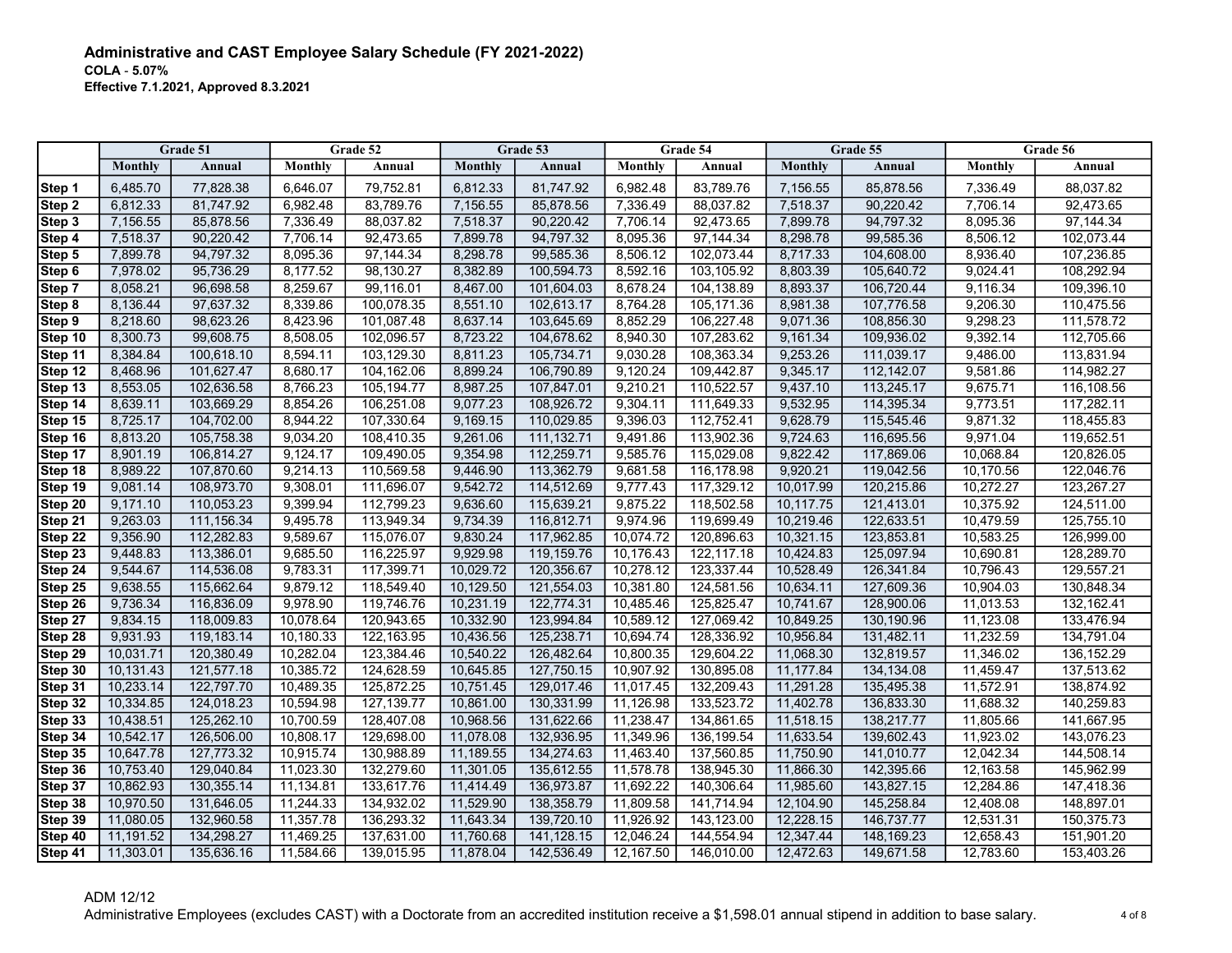|           |                | Grade 57    |           | Grade 58   |           | Grade 59     |           | Grade 60   |           | Grade 61   |           | Grade 62   |
|-----------|----------------|-------------|-----------|------------|-----------|--------------|-----------|------------|-----------|------------|-----------|------------|
|           | <b>Monthly</b> | Annual      | Monthly   | Annual     | Monthly   | Annual       | Monthly   | Annual     | Monthly   | Annual     | Monthly   | Annual     |
| Step 1    | 7,518.37       | 90,220.42   | 7,706.14  | 92,473.65  | 7,899.78  | 94,797.32    | 8,095.36  | 97,144.34  | 8,298.78  | 99,585.36  | 8,506.12  | 102,073.44 |
| Step 2    | 7,899.78       | 94,797.32   | 8,095.36  | 97,144.34  | 8,298.78  | 99,585.36    | 8,506.12  | 102,073.44 | 8,717.33  | 104,608.00 | 8,936.40  | 107,236.85 |
| Step 3    | 8,298.78       | 99,585.36   | 8,506.12  | 102,073.44 | 8,717.33  | 104,608.00   | 8,936.40  | 107,236.85 | 9,159.37  | 109,912.39 | 9,390.15  | 112,681.82 |
| Step 4    | 8,717.33       | 104,608.00  | 8,936.40  | 107,236.85 | 9,159.37  | 109,912.39   | 9,390.15  | 112,681.82 | 9,622.90  | 115,474.81 | 9,863.49  | 118,361.83 |
| Step 5    | 9,159.37       | 109,912.39  | 9,390.15  | 112,681.82 | 9,622.90  | 115,474.81   | 9,863.49  | 118,361.83 | 10,111.88 | 121,342.59 | 10,364.20 | 124,370.39 |
| Step 6    | 9,249.35       | 110,992.16  | 9,484.04  | 113,808.53 | 9,720.71  | 116,648.56   | 9,963.23  | 119,558.75 | 10,213.59 | 122,563.10 | 10,467.86 | 125,614.29 |
| Step 7    | 9,343.22       | 112,118.70  | 9,579.87  | 114,958.45 | 9,818.51  | 117,822.06   | 10,062.99 | 120,755.90 | 10,315.29 | 123,783.44 | 10,571.50 | 126,858.02 |
| Step 8    | 9,435.15       | 113,221.78  | 9,673.76  | 116,085.16 | 9,914.35  | 118,972.18   | 10,164.68 | 121,976.12 | 10,418.96 | 125,027.56 | 10,677.13 | 128,125.51 |
| Step 9    | 9,530.99       | 114,371.93  | 9,771.56  | 117,258.68 | 10,014.07 | 120,168.89   | 10,266.39 | 123,196.65 | 10,522.62 | 126,271.47 | 10,782.73 | 129,392.82 |
| Step 10   | 9.624.87       | 115,498.42  | 9,869.35  | 118,432.21 | 10,113.83 | 121,365.97   | 10,368.10 | 124,417.17 | 10.628.23 | 127,538.75 | 10.890.33 | 130,683.92 |
| Step 11   | 9,722.64       | 116,671.71  | 9,969.11  | 119,629.35 | 10,215.54 | 122,586.50   | 10,471.76 | 125,661.12 | 10,733.85 | 128,806.25 | 10,999.85 | 131,998.23 |
| Step 12   | 9,820.43       | 117,845.21  | 10,066.89 | 120,802.64 | 10,317.27 | 123,807.26   | 10,575.43 | 126,905.20 | 10,843.38 | 130,120.56 | 11,109.38 | 133,312.53 |
| Step 13   | 9,918.25       | 119,018.97  | 10,168.59 | 122,023.13 | 10,420.89 | 125,050.73   | 10,681.04 | 128,172.50 | 10,950.95 | 131,411.44 | 11,220.87 | 134,650.45 |
| Step 14   | 10,016.04      | 120,192.50  | 10,270.28 | 123,243.42 | 10,524.57 | 126,294.84   | 10,786.65 | 129,439.79 | 11,060.46 | 132,725.53 | 11,332.34 | 135,988.12 |
| Step 15   | 10,115.80      | 121,389.64  | 10,373.96 | 124,487.58 | 10,630.20 | 127,562.40   | 10,896.18 | 130,754.10 | 11,171.98 | 134,063.71 | 11,445.81 | 137,349.68 |
| Step 16   | 10,217.49      | 122,609.91  | 10,477.64 | 125,731.70 | 10,735.80 | 128,829.66   | 11,003.77 | 132,045.24 | 11,283.45 | 135,401.36 | 11,559.25 | 138,710.97 |
| Step 17   | 10,319.20      | 123,830.42  | 10,581.30 | 126,975.62 | 10,845.35 | 130, 144. 19 | 11,113.30 | 133,359.56 | 11,396.89 | 136,762.69 | 11,674.62 | 140,095.40 |
| Step 18   | 10,422.88      | 125,074.57  | 10,688.88 | 128,266.52 | 10,952.91 | 131,434.86   | 11,224.77 | 134,697.21 | 11,512.28 | 138,147.37 | 11,791.98 | 141,503.74 |
| Step 19   | 10,526.52      | 126,318.22  | 10,794.49 | 129,533.83 | 11,062.45 | 132,749.39   | 11,336.26 | 136,035.15 | 11,625.72 | 139,508.69 | 11,909.34 | 142,912.04 |
| Step 20   | 10,632.13      | 127,585.53  | 10,902.06 | 130,824.74 | 11,173.91 | 134.086.87   | 11,449.70 | 137,396.43 | 11,743.08 | 140.916.99 | 12,028.63 | 144,343.55 |
| Step 21   | 10,739.72      | 128,876.65  | 11,009.64 | 132,115.65 | 11,285.41 | 135,424.98   | 11,565.09 | 138,781.14 | 11.860.44 | 142.325.30 | 12,147.95 | 145,775.45 |
| Step 22   | 10,847.30      | 130, 167.58 | 11,121.11 | 133,453.32 | 11,398.86 | 136,786.31   | 11,678.54 | 140,142.44 | 11,979.75 | 143,756.97 | 12,269.23 | 147,230.74 |
| Step $23$ | 10,954.85      | 131,458.25  | 11,230.66 | 134,767.87 | 11,514.25 | 138,171.00   | 11,795.90 | 141,550.75 | 12,099.04 | 145,188.47 | 12,392.43 | 148,709.21 |
| Step 24   | 11,066.35      | 132,796.18  | 11,344.10 | 136,129.15 | 11,629.66 | 139,555.89   | 11,913.26 | 142,959.07 | 12,220.31 | 146,643.75 | 12,515.66 | 150,187.93 |
| Step 25   | 11,175.89      | 134,110.71  | 11,455.57 | 137,466.83 | 11,745.03 | 140,940.37   | 12,032.56 | 144,390.76 | 12,341.59 | 148,099.07 | 12,642.79 | 151,713.43 |
| Step 26   | 11,289.33      | 135,472.00  | 11,570.98 | 138,851.73 | 11,862.39 | 142,348.68   | 12,151.85 | 145,822.23 | 12,464.79 | 149,577.53 | 12,767.96 | 153,215.50 |
| Step 27   | 11,400.81      | 136,809.69  | 11,686.37 | 140,236.44 | 11,981.70 | 143,780.37   | 12,273.13 | 147,277.54 | 12,589.99 | 151,079.84 | 12,897.05 | 154,764.59 |
| Step 28   | 11,516.22      | 138,194.60  | 11,803.71 | 141,644.53 | 12,101.02 | 145,212.29   | 12,396.35 | 148,756.20 | 12,715.16 | 152,581.94 | 13,024.17 | 156,290.08 |
| Step 29   | 11,631.59      | 139,579.07  | 11,919.10 | 143,029.22 | 12,222.26 | 146,667.13   | 12,521.55 | 150,258.54 | 12,842.29 | 154,107.43 | 13,155.23 | 157,862.77 |
| Step 30   | 11,747.00      | 140,963.99  | 12,040.38 | 144,484.55 | 12,343.54 | 148,122.46   | 12,646.68 | 151,760.20 | 12,971.36 | 155,656.32 | 13,286.25 | 159,435.02 |
| Step 31   | 11,864.34      | 142,372.07  | 12,161.65 | 145,939.82 | 12,468.73 | 149,624.78   | 12,771.87 | 153,262.48 | 13,102.44 | 157,229.22 | 13,419.28 | 161,031.35 |
| Step 32   | 11,983.67      | 143.803.98  | 12,282.91 | 147,394.92 | 12,591.94 | 151,103.26   | 12,900.97 | 154,811.58 | 13,231.51 | 158,778.15 | 13,554.23 | 162,650.80 |
| Step 33   | 12,102.97      | 145,235.68  | 12,406.12 | 148,873.39 | 12,717.11 | 152,605.35   | 13,028.09 | 156,337.08 | 13,364.52 | 160,374.21 | 13,689.17 | 164,270.06 |
| Step 34   | 12,224.23      | 146,690.78  | 12,529.34 | 150,352.10 | 12,846.20 | 154, 154. 42 | 13,159.13 | 157,909.54 | 13,499.47 | 161,993.69 | 13,826.10 | 165,913.18 |
| Step 35   | 12,345.49      | 148,145.87  | 12,656.48 | 151,877.77 | 12,973.35 | 155,680.14   | 13,292.14 | 159,505.64 | 13,634.41 | 163,612.90 | 13,964.95 | 167,579.44 |
| Step 36   | 12,470.66      | 149,647.95  | 12,781.64 | 153,379.69 | 13,104.36 | 157,252.38   | 13,423.18 | 161,078.10 | 13,771.34 | 165,256.04 | 14,103.83 | 169,245.93 |
| Step 37   | 12,593.89      | 151,126.66  | 12,908.80 | 154,905.62 | 13,233.46 | 158,801.47   | 13,558.14 | 162,697.62 | 13,908.24 | 166,898.91 | 14,244.65 | 170,935.80 |
| Step 38   | 12,719.06      | 152,628.73  | 13,037.87 | 156,454.44 | 13,366.47 | 160,397.58   | 13,693.09 | 164,317.11 | 14,047.10 | 168,565.19 | 14,389.39 | 172,672.68 |
| Step 39   | 12,848.15      | 154,177.81  | 13,166.96 | 158,003.57 | 13,501.40 | 162,016.83   | 13,830.00 | 165,960.02 | 14,187.94 | 170,255.26 | 14,532.16 | 174,385.96 |
| Step 40   | 12,975.28      | 155,703.33  | 13,299.97 | 159,599.63 | 13,636.38 | 163,636.54   | 13,968.87 | 167,626.45 | 14,328.77 | 171,945.18 | 14,678.84 | 176,146.03 |
| Step 41   | 13,106.33      | 157,276.01  | 13.432.96 | 161,195.52 | 13,773.29 | 165,279.45   | 14.107.75 | 169,292.94 | 14,473.50 | 173,682.03 | 14.823.59 | 177,883.14 |

ADM 12/12 Administrative Employees (excludes CAST) with a Doctorate from an accredited institution receive a \$1,598.01 annual stipend in addition to base salary.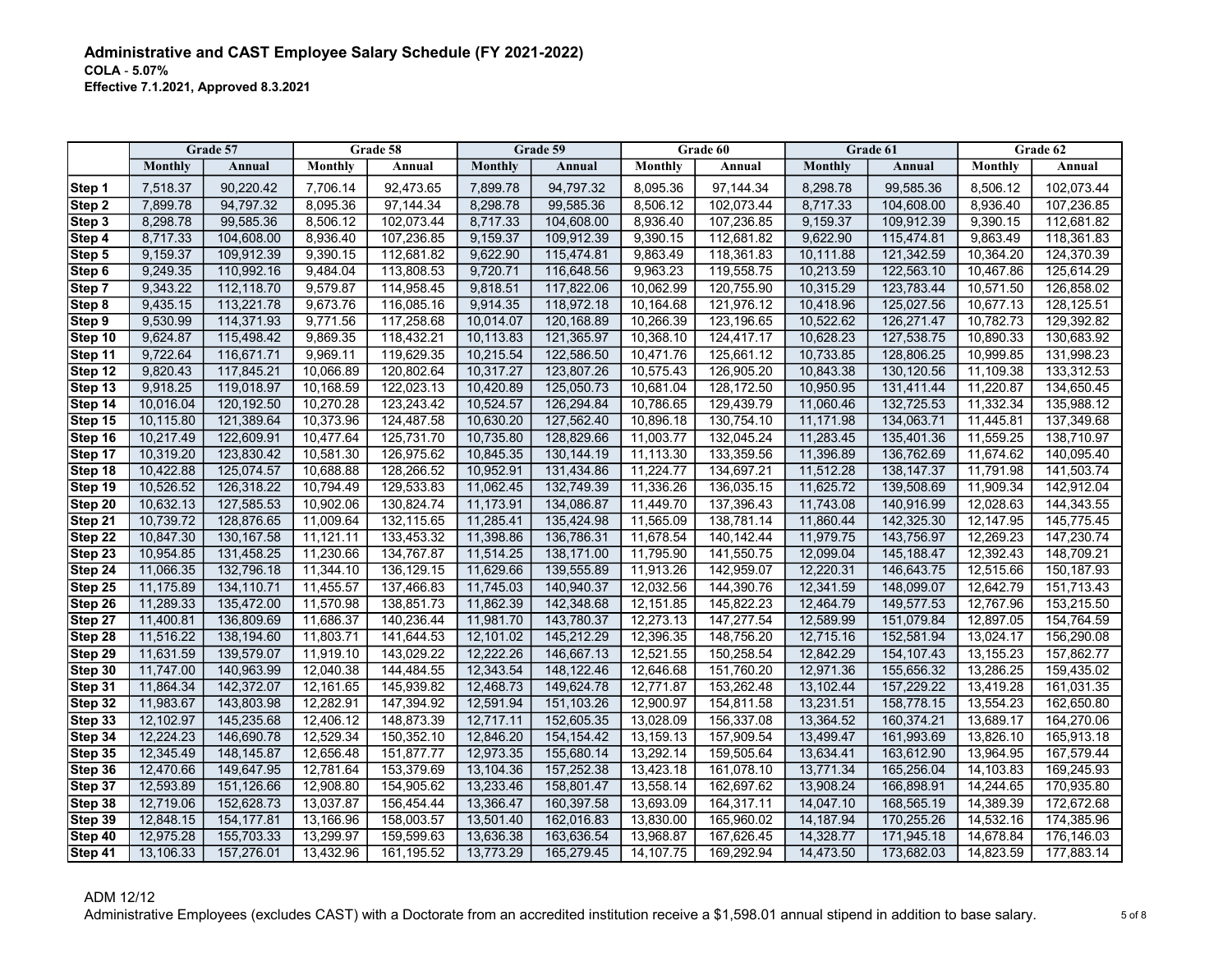|         |           | Grade 63      |           | Grade 64     |           | Grade 65   |           | Grade 66     |           | Grade 67    |           | Grade 68    |
|---------|-----------|---------------|-----------|--------------|-----------|------------|-----------|--------------|-----------|-------------|-----------|-------------|
|         | Monthly   | <b>Annual</b> | Monthly   | Annual       | Monthly   | Annual     | Monthly   | Annual       | Monthly   | Annual      | Monthly   | Annual      |
| Step 1  | 8,717.33  | 104,608.00    | 8,936.40  | 107,236.85   | 9,159.37  | 109,912.39 | 9,390.15  | 112,681.82   | 9,622.90  | 115,474.81  | 9,863.49  | 118,361.83  |
| Step 2  | 9,159.37  | 109,912.39    | 9,390.15  | 112,681.82   | 9,622.90  | 115,474.81 | 9,863.49  | 118,361.83   | 10,111.88 | 121,342.59  | 10,364.20 | 124,370.39  |
| Step 3  | 9,622.90  | 115,474.81    | 9,863.49  | 118,361.83   | 10,111.88 | 121,342.59 | 10,364.20 | 124,370.39   | 10,622.36 | 127,468.33  | 10,886.41 | 130,636.90  |
| Step 4  | 10,111.88 | 121,342.59    | 10,364.20 | 124,370.39   | 10,622.36 | 127,468.33 | 10,886.41 | 130,636.90   | 11,158.26 | 133,899.08  | 11,436.00 | 137,232.06  |
| Step 5  | 10,622.36 | 127,468.33    | 10,886.41 | 130,636.90   | 11,158.26 | 133,899.08 | 11,436.00 | 137,232.06   | 11,721.57 | 140,658.81  | 12,014.95 | 144, 179.34 |
| Step 6  | 10,727.97 | 128,735.66    | 10,993.97 | 131,927.63   | 11,271.70 | 135,260.35 | 11,551.41 | 138,616.97   | 11,838.93 | 142,067.12  | 12,134.25 | 145,611.06  |
| Step 7  | 10,835.55 | 130,026.55    | 11,105.46 | 133,265.55   | 11,383.19 | 136,598.29 | 11,666.80 | 140,001.63   | 11,958.23 | 143,498.80  | 12,255.51 | 147,066.12  |
| Step 8  | 10,943.12 | 131,317.48    | 11,215.00 | 134,580.04   | 11,498.60 | 137,983.19 | 11,784.16 | 141,409.97   | 12,077.54 | 144,930.52  | 12,378.75 | 148,545.02  |
| Step 9  | 11,054.64 | 132,655.64    | 11,328.45 | 135,941.35   | 11,614.01 | 139,368.10 | 11,899.56 | 142,794.66   | 12,198.82 | 146,385.82  | 12,503.91 | 150,046.94  |
| Step 10 | 11,164.14 | 133,969.66    | 11,441.89 | 137,302.70   | 11,729.38 | 140,752.57 | 12,018.86 | 144,226.35   | 12,320.08 | 147,840.90  | 12,629.10 | 151,549.20  |
| Step 11 | 11,277.58 | 135,330.98    | 11,555.31 | 138,663.74   | 11,846.74 | 142,160.90 | 12,138.17 | 145,658.05   | 12,443.28 | 149,319.36  | 12,754.26 | 153,051.11  |
| Step 12 | 11,391.02 | 136,692.29    | 11,670.70 | 140,048.45   | 11,966.05 | 143,592.60 | 12,259.43 | 147,113.15   | 12,566.50 | 150,798.04  | 12,883.37 | 154,600.39  |
| Step 13 | 11,504.47 | 138,053.62    | 11,788.06 | 141,456.74   | 12,085.37 | 145,024.49 | 12,384.60 | 148,615.19   | 12,693.63 | 152,323.58  | 13,010.51 | 156,126.11  |
| Step 14 | 11,619.86 | 139,438.28    | 11,905.42 | 142,865.05   | 12,206.63 | 146,479.60 | 12,507.83 | 150,093.91   | 12,818.80 | 153,825.61  | 13,141.53 | 157,698.39  |
| Step 15 | 11,737.22 | 140,846.59    | 12,024.71 | 144,296.51   | 12,327.89 | 147,934.68 | 12,633.00 | 151,595.99   | 12,947.89 | 155,374.71  | 13,274.56 | 159,294.66  |
| Step 16 | 11,854.58 | 142,254.90    | 12,144.04 | 145,728.42   | 12,453.05 | 149,436.55 | 12,758.19 | 153,098.28   | 13,076.98 | 156,923.82  | 13,405.58 | 160,866.94  |
| Step 17 | 11,973.88 | 143,686.59    | 12,265.29 | 147, 183.50  | 12,576.31 | 150,915.69 | 12,887.26 | 154,647.16   | 13,208.04 | 158,496.53  | 13,540.53 | 162,486.41  |
| Step 18 | 12,093.19 | 145,118.32    | 12,388.52 | 148,662.23   | 12,701.44 | 152,417.31 | 13,016.36 | 156,196.29   | 13,339.09 | 160,069.04  | 13,675.49 | 164,105.91  |
| Step 19 | 12,214.47 | 146,573.59    | 12,511.75 | 150,140.94   | 12,830.55 | 153,966.65 | 13,145.45 | 157,745.35   | 13,472.07 | 161,664.86  | 13,812.40 | 165,748.81  |
| Step 20 | 12,335.71 | 148,028.48    | 12,638.87 | 151,666.41   | 12,957.70 | 155,492.34 | 13,278.44 | 159,341.24   | 13,607.05 | 163,284.59  | 13,951.27 | 167,415.27  |
| Step 21 | 12,458.93 | 149,507.16    | 12,764.06 | 153,168.69   | 13,088.72 | 157,064.61 | 13,411.44 | 160,937.33   | 13,743.94 | 164,927.24  | 14,090.13 | 169,081.51  |
| Step 22 | 12,582.15 | 150,985.84    | 12,891.18 | 154,694.18   | 13,217.81 | 158,613.69 | 13,544.45 | 162,533.44   | 13,880.86 | 166,570.31  | 14,232.90 | 170,794.77  |
| Step 23 | 12,709.28 | 152,511.32    | 13,020.28 | 156,243.31   | 13,350.82 | 160,209.78 | 13,679.39 | 164, 152. 70 | 14,019.74 | 168,236.85  | 14,373.74 | 172,484.88  |
| Step 24 | 12,836.40 | 154,036.82    | 13,149.37 | 157,792.40   | 13,483.81 | 161,805.68 | 13,816.32 | 165,795.79   | 14,158.59 | 169,903.09  | 14,516.53 | 174,198.39  |
| Step 25 | 12,965.51 | 155,586.17    | 13,282.35 | 159,388.25   | 13,618.76 | 163,425.15 | 13,957.14 | 167,485.66   | 14,301.38 | 171,616.56  | 14,663.20 | 175,958.44  |
| Step 26 | 13,094.60 | 157, 135.24   | 13,415.34 | 160,984.13   | 13,755.69 | 165,068.27 | 14,096.01 | 169,152.17   | 14,444.15 | 173,329.84  | 14,807.93 | 177,695.13  |
| Step 27 | 13,225.64 | 158,707.69    | 13,550.30 | 162,603.57   | 13,892.59 | 166,711.13 | 14,236.84 | 170,842.05   | 14,586.90 | 175,042.85  | 14,956.58 | 179,479.00  |
| Step 28 | 13,358.65 | 160,303.79    | 13,685.26 | 164,223.09   | 14,031.45 | 168,377.37 | 14,377.64 | 172,531.70   | 14,733.62 | 176,803.40  | 15,107.19 | 181,286.26  |
| Step 29 | 13,489.69 | 161,876.26    | 13,822.18 | 165,866.19   | 14,172.29 | 170,067.50 | 14,522.38 | 174,268.58   | 14,882.27 | 178,587.29  | 15,255.82 | 183,069.89  |
| Step 30 | 13,624.63 | 163,495.55    | 13,961.06 | 167,532.67   | 14,313.10 | 171,757.16 | 14,667.14 | 176,005.67   | 15,028.96 | 180,347.53  | 15,408.40 | 184,900.81  |
| Step 31 | 13,761.53 | 165,138.42    | 14,099.91 | 169,198.97   | 14,457.84 | 173,494.03 | 14,813.79 | 177,765.52   | 15,179.55 | 182, 154.54 | 15,562.90 | 186,754.83  |
| Step 32 | 13,898.48 | 166,781.74    | 14,240.74 | 170,888.82   | 14,600.62 | 175,207.50 | 14,960.50 | 179,525.95   | 15,332.12 | 183,985.46  | 15,717.41 | 188,608.92  |
| Step 33 | 14,037.33 | 168,448.00    | 14,381.58 | 172,578.92   | 14,747.31 | 176,967.77 | 15,111.11 | 181,333.28   | 15,484.66 | 185,815.93  | 15,875.85 | 190,510.19  |
| Step 34 | 14,180.11 | 170,161.26    | 14,526.30 | 174,315.56   | 14,893.99 | 178,727.82 | 15,261.71 | 183,140.55   | 15,639.20 | 187,670.42  | 16,034.27 | 192,411.25  |
| Step 35 | 14,320.93 | 171,851.15    | 14,671.02 | 176,052.23   | 15,042.66 | 180,511.94 | 15,414.26 | 184,971.18   | 15,795.67 | 189,548.09  | 16,194.66 | 194,335.90  |
| Step 36 | 14,463.70 | 173,564.45    | 14,817.72 | 177,812.68   | 15,193.27 | 182,319.19 | 15,568.79 | 186,825.46   | 15,954.08 | 191,448.91  | 16,356.98 | 196,283.76  |
| Step 37 | 14,610.39 | 175,324.69    | 14,964.40 | 179,572.78   | 15,345.80 | 184,149.64 | 15,725.25 | 188,702.95   | 16,112.52 | 193,350.21  | 16,519.34 | 198,232.04  |
| Step 38 | 14,755.12 | 177,061.39    | 15,115.01 | 181,380.07   | 15,498.36 | 185,980.30 | 15,881.71 | 190,580.56   | 16,274.84 | 195,298.03  | 16,685.57 | 200,226.86  |
| Step 39 | 14,903.79 | 178,845.44    | 15,265.61 | 183, 187. 30 | 15,652.88 | 187,834.57 | 16,040.14 | 192,481.67   | 16,439.14 | 197,269.74  | 16,853.77 | 202,245.28  |
| Step 40 | 15,050.48 | 180,605.72    | 15,418.18 | 185,018.20   | 15,809.36 | 189,712.27 | 16,202.49 | 194,429.92   | 16,601.48 | 199,217.78  | 17,022.00 | 204,264.03  |
| Step 41 | 15,201.06 | 182,412.75    | 15,572.69 | 186,872.24   | 15,967.79 | 191,613.51 | 16,362.86 | 196,354.34   | 16,767.74 | 201,212.84  | 17,190.19 | 206,282.25  |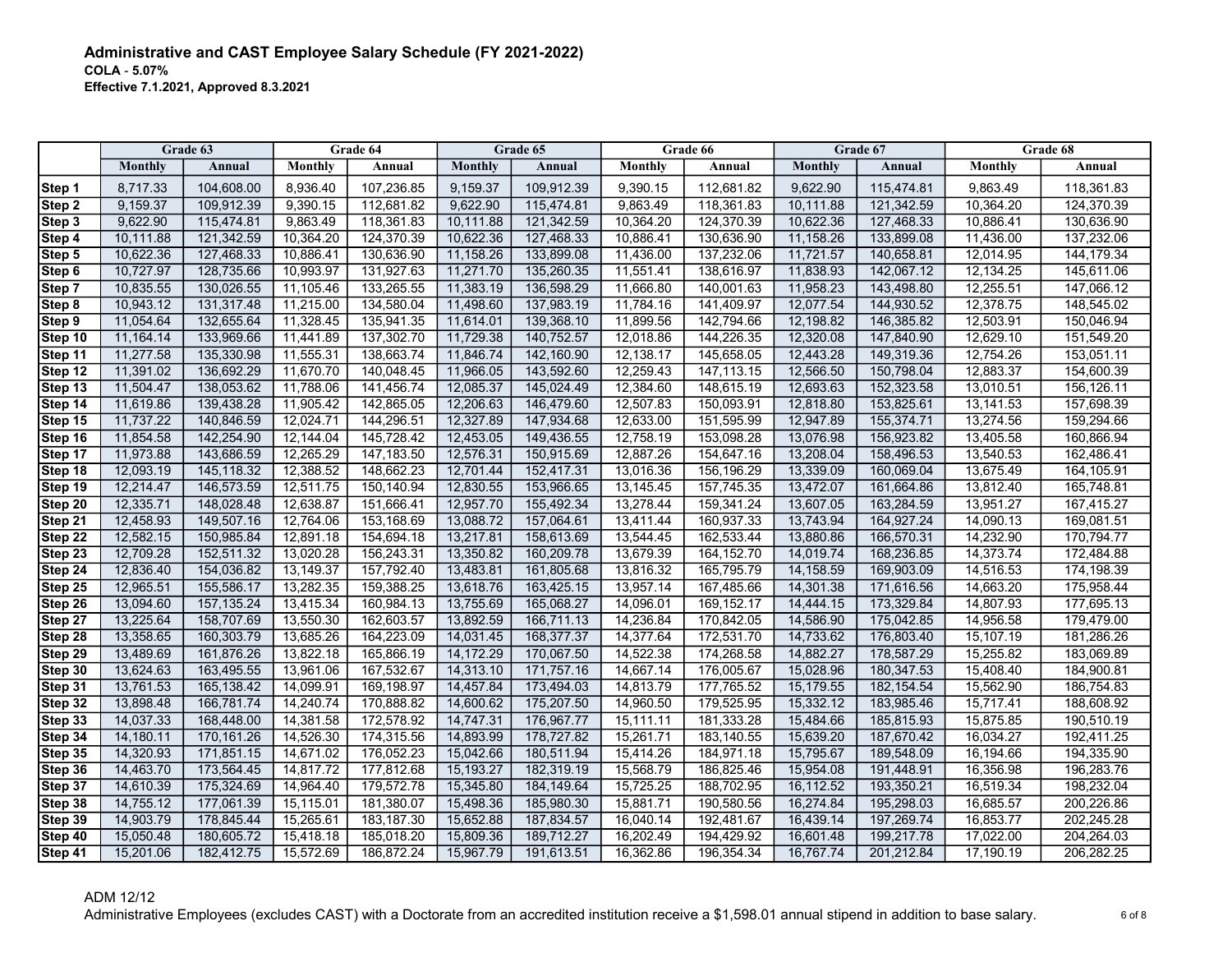|                    | Grade 69               |                          |                        | Grade 70                 |                        | Grade 71                  |                        | Grade 72                 |                        | Grade 73                 |                        | Grade 74                 |
|--------------------|------------------------|--------------------------|------------------------|--------------------------|------------------------|---------------------------|------------------------|--------------------------|------------------------|--------------------------|------------------------|--------------------------|
|                    | Monthly                | Annual                   | Monthly                | Annual                   | Monthly                | Annual                    | Monthly                | Annual                   | Monthly                | Annual                   | Monthly                | Annual                   |
| Step 1             | 10,111.88              | 121,342.59               | 10,364.20              | 124,370.39               | 10,622.36              | 127,468.33                | 10,886.41              | 130,636.90               | 11,158.26              | 133,899.08               | 11,436.00              | 137,232.06               |
| Step 2             | 10,622.36              | 127,468.33               | 10,886.41              | 130,636.90               | 11,158.26              | 133,899.08                | 11,436.00              | 137,232.06               | 11,721.57              | 140,658.81               | 12,014.95              | 144, 179.34              |
| Step 3             | 11,158.26              | 133,899.08               | 11,436.00              | 137,232.06               | 11,721.57              | 140,658.81                | 12,014.95              | 144, 179.34              | 12,316.16              | 147,793.89               | 12,623.24              | 151,478.86               |
| Step 4             | 11,721.57              | 140,658.81               | 12,014.95              | 144,179.34               | 12,316.16              | 147,793.89                | 12,623.24              | 151,478.86               | 12,938.13              | 155,257.56               | 13,260.84              | 159,130.08               |
| Step 5             | 12,316.16              | 147,793.89               | 12,623.24              | 151,478.86               | 12,938.13              | 155,257.56                | 13,260.84              | 159,130.08               | 13,591.40              | 163,096.82               | 13,931.71              | 167,180.49               |
| Step 6             | 12,439.38              | 149,272.57               | 12,748.39              | 152,980.68               | 13.069.17              | 156,830.02                | 13,393.83              | 160,725.93               | 13,728.29              | 164,739.44               | 14,070.58              | 168,846.99               |
| Step 7             | 12,562.59              | 150,751.04               | 12,875.55              | 154,506.64               | 13,198.24              | 158,378.93                | 13,526.83              | 162,322.01               | 13,865.21              | 166,382.56               | 14,211.38              | 170,536.60               |
| Step 8             | 12,687.78              | 152,253.39               | 13,004.62              | 156,055.47               | 13,331.25              | 159,975.02                | 13,661.81              | 163,941.73               | 14,004.09              | 168,049.05               | 14,354.18              | 172,250.12               |
| Step 9             | 12,814.90              | 153,778.82               | 13,133.72              | 157,604.58               | 13,464.26              | 161,571.08                | 13,798.70              | 165,584.37               | 14,142.94              | 169,715.29               | 14,496.95              | 173,963.36               |
| Step 10            | 12,942.01              | 155,304.14               | 13,264.74              | 159,176.86               | 13,599.22              | 163,190.58                | 13,935.64              | 167,227.69               | 14,285.73              | 171,428.78               | 14,643.66              | 175,723.87               |
| Step 11            | 13,073.08              | 156,877.02               | 13,397.76              | 160,773.15               | 13,736.12              | 164,833.45                | 14,074.50              | 168,894.00               | 14,428.51              | 173,142.08               | 14,788.38              | 177,460.56               |
| Step 12            | 13,202.16              | 158,425.89               | 13,532.72              | 162,392.63               | 13,873.03              | 166,476.31                | 14,217.27              | 170,607.23               | 14,573.23              | 174,878.72               | 14,937.03              | 179,244.42               |
| Step 13            | 13,335.17              | 160,022.02               | 13,667.66              | 164,011.91               | 14,011.90              | 168,142.82                | 14,358.09              | 172,297.13               | 14,717.99              | 176,615.82               | 15,087.64              | 181,051.70               |
| Step 14            | 13,468.17              | 161,618.06               | 13,804.58              | 165,655.01               | 14,150.78              | 169,809.33                | 14,500.86              | 174,010.37               | 14,866.61              | 178,399.27               | 15,236.28              | 182,835.35               |
| Step 15            | 13,603.11              | 163,237.34               | 13,943.46              | 167,321.47               | 14,291.58              | 171,498.98                | 14,647.55              | 175,770.66               | 15,013.31              | 180, 159. 73             | 15,388.84              | 184,666.03               |
| Step 16            | 13,740.04              | 164,880.42               | 14,082.31              | 168,987.76               | 14,436.32              | 173,235.81                | 14,792.28              | 177,507.31               | 15,163.92              | 181,967.02               | 15,543.36              | 186,520.26               |
| Step 17            | 13,876.96              | 166,523.57               | 14,223.13              | 170,677.62               | 14,579.11              | 174,949.30                | 14,940.95              | 179,291.44               | 15,316.47              | 183,797.69               | 15,697.88              | 188,374.55               |
| Step 18            | 14,015.82              | 168,189.83               | 14,363.94              | 172,367.26               | 14,723.83              | 176,685.97                | 15,091.54              | 181,098.44               | 15,469.01              | 185,628.15               | 15,854.35              | 190,252.26               |
| Step 19            | 14,154.69              | 169,856.31               | 14,508.70              | 174,104.40               | 14,872.47              | 178,469.69                | 15,242.15              | 182,905.77               | 15,623.55              | 187,482.63               | 16,014.72              | 192,176.68               |
| Step 20            | 14,295.50              | 171,545.99               | 14,653.42              | 175.841.04               | 15.021.15              | 180,253.78                | 15.392.75              | 184,713.02               | 15.780.03              | 189,360.32               | 16.175.09              | 194,101.12               |
| Step 21            | 14,440.26              | 173,283.07               | 14,800.11              | 177,601.32               | 15,169.78              | 182,037.40                | 15,549.20              | 186,590.46               | 15,936.46              | 191,237.51               | 16,337.45              | 196,049.39               |
| Step 22            | 14,583.03              | 174,996.34               | 14,946.82              | 179,361.82               | 15,322.34              | 183,868.10                | 15,703.75              | 188,444.96               | 16,094.92              | 193,139.02               | 16,499.77              | 197,997.24               |
| Step 23            | 14,729.70              | 176,756.37               | 15,097.42              | 181,169.08               | 15,474.90              | 185,698.76                | 15,860.20              | 190,322.40               | 16,257.26              | 195,087.06               | 16,666.03              | 199,992.32               |
| Step 24            | 14,876.41              | 178,516.87               | 15,248.03              | 182,976.38               | 15,629.42              | 187,552.99                | 16,018.62              | 192,223.43               | 16,419.59              | 197,035.12               | 16,830.31              | 201,963.77               |
| Step 25            | 15,025.04              | 180,300.52               | 15,400.57              | 184,806.79               | 15,785.85              | 189,430.26                | 16,179.01              | 194,148.12               | 16,583.88              | 199,006.57               | 16,998.54              | 203,982.44               |
| Step 26            | 15,175.63              | 182,107.58               | 15,555.09              | 186,661.05               | 15,944.31              | 191,331.72                | 16,341.35              | 196,096.17               | 16,750.14              | 201,001.65               | 17,168.67              | 206,024.08               |
| Step 27            | 15,328.23              | 183,938.71               | 15,709.59              | 188,515.14               | 16,102.75              | 193,233.04                | 16,503.69              | 198,044.26               | 16,918.34              | 203,020.11               | 17,340.79              | 208,089.46               |
| Step 28            | 15,478.83              | 185,745.99               | 15,866.08              | 190,393.00               | 16,263.12              | 195, 157.46               | 16,669.94              | 200,039.30               | 17,086.53              | 205,038.33               | 17,514.87              | 210,178.38               |
| Step 29            | 15,635.27              | 187,623.18               | 16,024.49              | 192,293.85               | 16,427.41              | 197,128.92                | 16,836.18              | 202,034.16               | 17,256.70              | 207,080.41               | 17,690.90              | 212,290.80               |
| Step 30            | 15,791.74              | 189,500.82               | 16,186.85              | 194,242.15               | 16,589.75              | 199,077.00                | 17,004.38              | 204,052.62               | 17,430.77              | 209,169.22               | 17,866.92              | 214,403.05               |
| Step 31            | 15,950.18              | 191,402.14               | 16,347.22              | 196,166.61               | 16,755.98              | 201,071.82                | 17,172.59              | 206,071.03               | 17,604.84              | 211,258.09               | 18,044.91              | 216,538.89               |
| Step 32            | 16,108.58<br>16,270.94 | 193,302.98<br>195,251.26 | 16,511.50              | 198,138.04               | 16,924.21              | 203,090.50<br>205, 132.34 | 17,346.68<br>17,520.75 | 208,160.16               | 17,780.88              | 213,370.58               | 18,226.81              | 218,721.73<br>220,927.76 |
| Step 33<br>Step 34 | 16,433.28              | 197,199.30               | 16,675.81<br>16,844.01 | 200,109.68<br>202,128.16 | 17,094.36<br>17,264.52 | 207, 174. 19              | 17,694.80              | 210,248.96<br>212,337.63 | 17,958.85<br>18,138.80 | 215,506.18<br>217,665.64 | 18,410.65<br>18,592.57 | 223,110.84               |
|                    |                        |                          |                        |                          |                        |                           | 17,870.86              |                          | 18,318.74              |                          |                        |                          |
| Step 35<br>Step 36 | 16,597.55<br>16,761.85 | 199,170.59<br>201,142.20 | 17,012.20<br>17,182.37 | 204,146.38<br>206,188.41 | 17,436.63<br>17,610.71 | 209,239.61<br>211,328.51  | 18,050.79              | 214,450.27<br>216,609.50 | 18,502.59              | 219,824.87<br>222,031.08 | 18,778.37<br>18,966.13 | 225,340.44<br>227,593.50 |
|                    | 16,930.07              | 203,160.87               |                        | 208,253.93               | 17,786.73              | 213,440.71                |                        | 218,768.74               | 18,688.39              | 224,260.72               |                        |                          |
| Step 37<br>Step 38 | 17,100.23              | 205,202.72               | 17,354.49<br>17,528.56 | 210,342.77               | 17,966.68              | 215,600.19                | 18,230.73<br>18,414.56 | 220,974.76               | 18,876.17              | 226,513.99               | 19,155.86<br>19,349.50 | 229,870.32<br>232,193.99 |
| Step 39            | 17,270.38              | 207,244.58               | 17,702.63              | 212,431.59               | 18,144.67              | 217,736.01                | 18,598.42              | 223,181.00               | 19,063.94              | 228,767.24               | 19,543.14              | 234,517.63               |
| Step 40            | 17,442.50              | 209,310.05               | 17,880.62              | 214,567.44               | 18,326.56              | 219,918.67                | 18,784.24              | 225,410.86               | 19,253.64              | 231,043.63               | 19,738.70              | 236,864.41               |
| Step 41            | 17,616.59              | 211.399.13               | 18,058.63              | 216,703.51               | 18,508.46              | 222.101.49                | 18,970.04              | 227,640.51               | 19,445.32              | 233,343.88               | 19,936.24              | 239,234.85               |